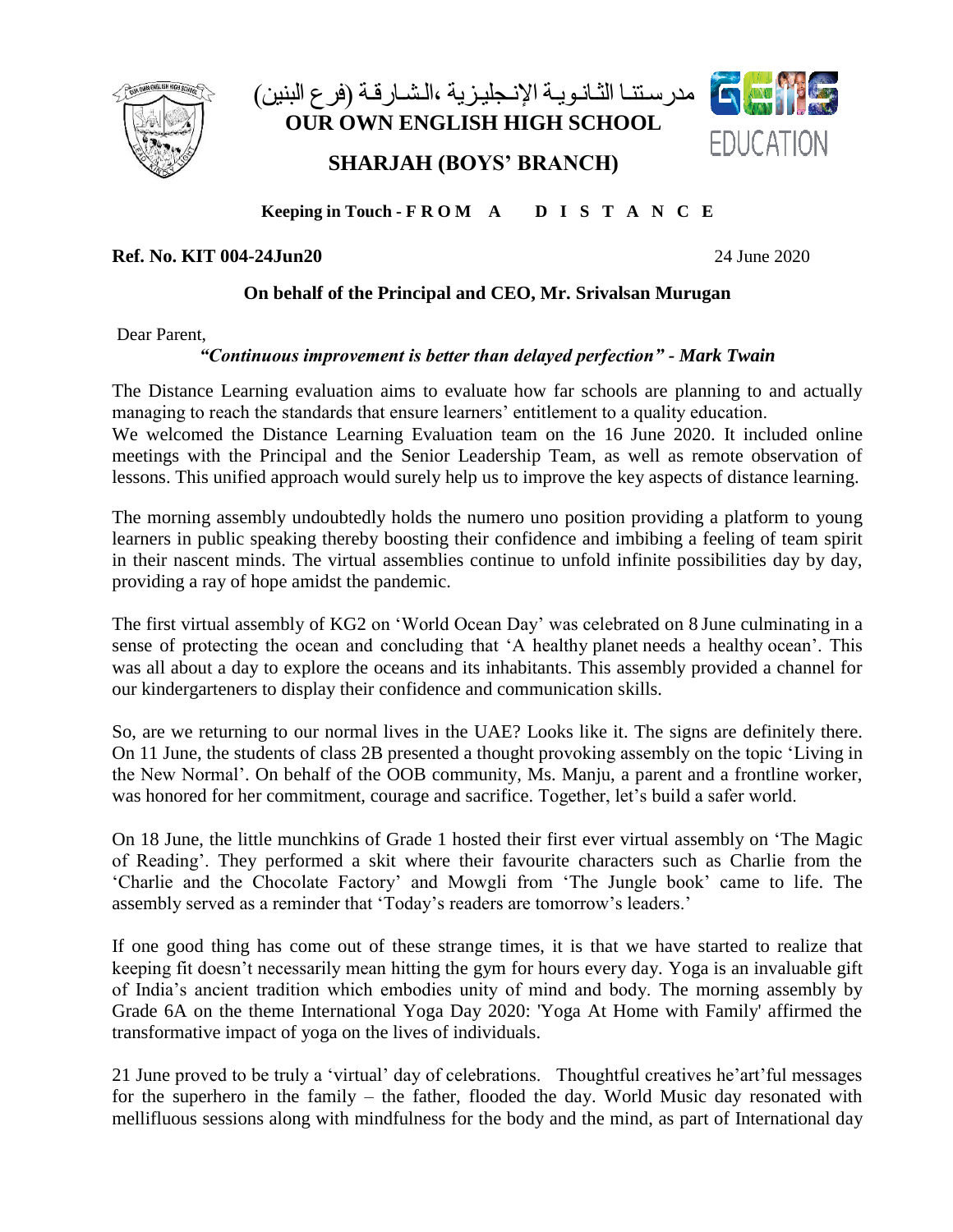of Yoga. Learning attained celestial heights as the captivating images of the cosmic spectacle - Solar eclipse 2020 reverberated across the online rooms as part of experiential learning.

Not to be left behind, the Kindergarten 1 also celebrated the International Father's Day on 21 June with their first ever virtual assembly, to honor the fathers and the father figures in our lives. Various fun-filled activities with fathers participating added zest to the celebrations.

On this day, the Primary department organized, My Daddy MasterChef –'Cooking without fire', a virtual activity where fathers were given an opportunity to team up with their ward and showcase their culinary skills.

While adapting to a new change, we should be mindful to take care of our emotional health. The Grade 12 assembly on 21 June stressed on the need to reach out for help if students ever felt low. Virtual schooling has made it possible for parents to take an active part in their children's learning and we have parents who regularly join us for class assemblies, much to our delight.

## *The pessimist sees difficulty in every opportunity. The optimist sees opportunity in every difficulty." – Winston Churchill*

Education can be a rich, eventful journey of discovery and expression, where all students and teachers grow together. For this to occur, students need not just the knowledge but opportunities to develop, coupled with the skills and the mindset. Our boys have risen to the challenge and we are so glad they are finding the positive in this bleak scenario, sharing their brilliance and good cheer.

It gives us great pleasure to announce that our own Vidyut Vivek of grade 7A was the winner at the Star Dance Competition, an all India contest, held at Dubai. This energetic youth beat scores of contestants to bag the first position. Adding another feather to the OOB cap, Ashlyn John of grade 7C, won the e-Quiz contest on Covid 19, organized by Jubilee Mission College of Nursing, Thrissur, Kerala.

Startup Sharjah is an intensive boot camp to build a startup, from idea to prototype. The event brings together aspiring entrepreneurs with backgrounds in business, design, coding and marketing to rally around great ideas, racing to bring them to life. All ideas revolve around the United Nations Sustainable Development Goals. We are extremely proud to share that we are one of the thirteen schools out of 34 entries to have students reach this vital stage!!!

Om Gupta and Mohammed Firas Adil of Grade 12 bagged the first runner up and second runner up position in the Curtin Hackathon. The Curtin Hackathon was a 2 round challenge that consisted of an online quiz and a case study involving application of programming skills to build a universal converter.

'A parent is a teacher at home and a teacher is a parent in school and the child is the center of our universe.' The Arabic Department organized an e-orientation programme for all the parents of Grade 1 to familiarize them with the Arabic curriculum and the teaching methodologies with an emphasis on learning Arabic as the language of the land.

The Investiture ceremony is one of the most important events of the school. The Primary School hosted its first ever 'Virtual Investiture Ceremony' on 22 June 2020. The interviews and selections of Prefects, members of the Student Council and the coveted Office Bearer Positions were